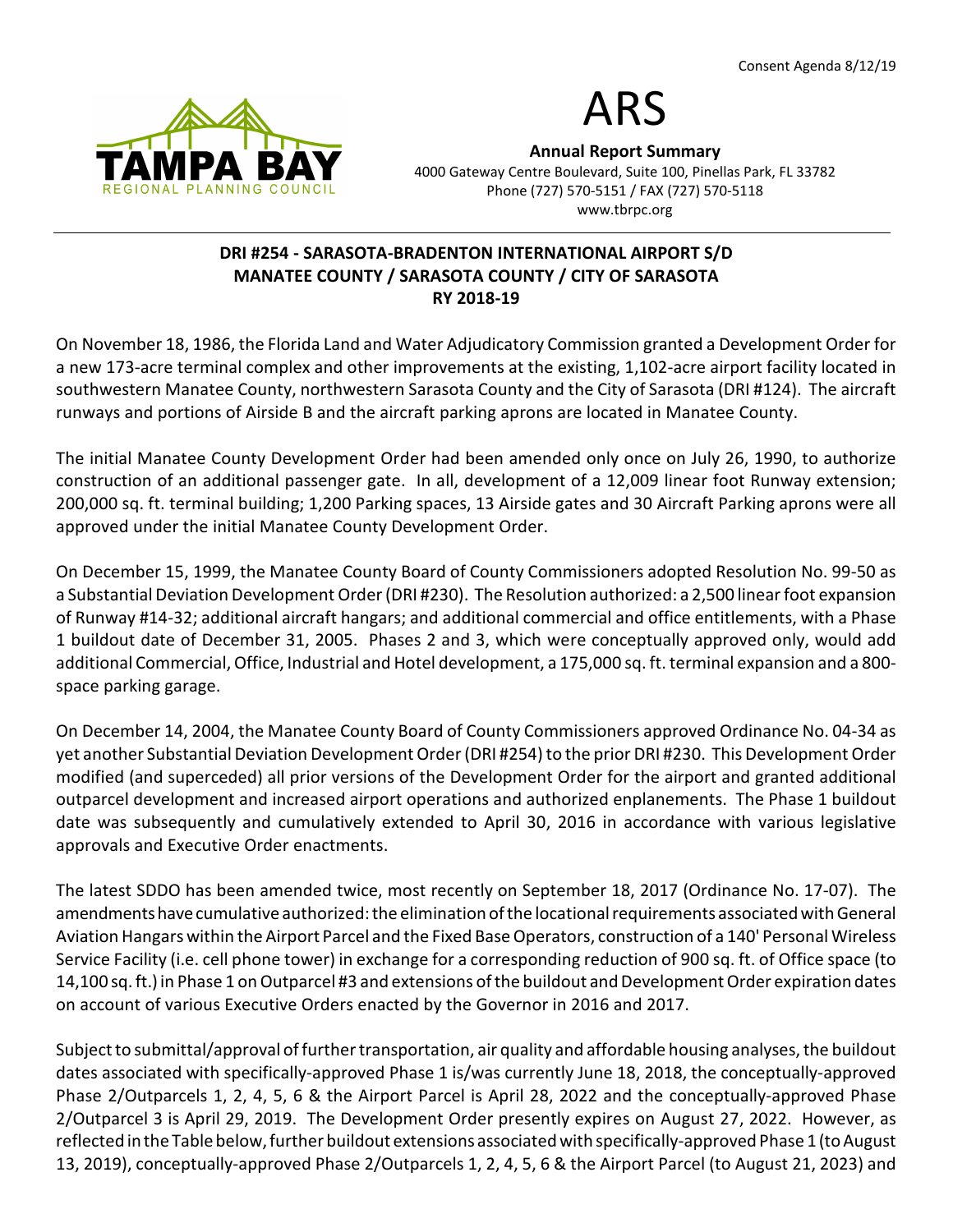conceptually-approved Phase 2/Outparcel #3 (to August 14, 2020) have all been requested in conjunction with "State of Emergency conditions (experienced) during the reporting period" and are currently being considered for approval by respective local governments.

| The following identifies the extent of approved development associated with DRI #254: |
|---------------------------------------------------------------------------------------|
|---------------------------------------------------------------------------------------|

| <b>LOCATION</b>                                                      | <b>LAND USE</b>                                    |              | <b>CURRENT/</b><br><b>EXISTING</b> | <b>PHASE 1</b><br>$(6/18/2018)^2$ | PHASE 2 <sup>1</sup><br>$(6/26/2022)^2$ | <b>TOTAL</b> |
|----------------------------------------------------------------------|----------------------------------------------------|--------------|------------------------------------|-----------------------------------|-----------------------------------------|--------------|
| <b>OUTPARCEL #1</b><br>(Manatee County)                              | <b>Golf Driving Range</b>                          | (Acres)      | 19.03                              | 0                                 | 0                                       | 19.03        |
|                                                                      | Golf Pro Shop                                      | (Sq. Ft.)    | 1,200                              | 0                                 | 0                                       | 1,200        |
|                                                                      | Commercial/Warehouse                               | (Sq. Ft.)    | 32,980                             | 0                                 | 0                                       | 32,980       |
|                                                                      | Light Industrial                                   | (Sq. Ft.)    | 50,000                             | 160,000                           | 0                                       | 210,000      |
|                                                                      | Warehouse                                          | (Sq. Ft.)    | 108,530                            | 0                                 | 0                                       | 108,530      |
| <b>OUTPARCEL #2</b><br>(Manatee County)                              | Manufacturing                                      | (Sq. Ft.)    | 9,917                              | 0                                 | 0                                       | 9,917        |
|                                                                      | <b>Heavy Commercial/Tire Store</b>                 | (Sq. Ft.)    | 7,144                              | 0                                 | 0                                       | 7,144        |
|                                                                      | General Commercial/Auto Repair                     | (Sq. Ft.)    | 16,000                             | 0                                 | 0                                       | 16,000       |
|                                                                      | Office                                             | (Sq. Ft.)    | 0                                  | 14,100                            | 0 <sup>2</sup>                          | 14,100       |
| <b>OUTPARCEL #3</b>                                                  | <b>Quality Restaurant</b>                          | (Sq. Ft.)    | 0                                  | 7,000                             | 0 <sup>2</sup>                          | 7,000        |
| (Manatee County)                                                     | Fast Food                                          | (Sq. Ft.)    | 0                                  | 3,000                             | $0^2$                                   | 3,000        |
|                                                                      | Cell Phone Tower                                   | (Linear Ft.) | 0                                  | 140                               | 0                                       | 140          |
| <b>OUTPARCEL #4</b><br>(Manatee County)                              | Hotel                                              | (Rooms)      | 0                                  | 200                               | 0                                       | 200          |
|                                                                      | Office                                             | (Sq. Ft.)    | 0                                  | 5,000                             | 20,000                                  | 25,000       |
|                                                                      | <b>Auto Sales</b>                                  | (Sq. Ft.)    | 0                                  | 25,000                            | 0                                       | 25,000       |
| <b>OUTPARCEL #5</b><br>(Sarasota County/<br><b>City of Sarasota)</b> | <b>General Office</b>                              | (Sq. Ft.)    | 0                                  | $171,250^3$                       | 0                                       | 171,250      |
|                                                                      | Hotel                                              | (Rooms)      | 0                                  | $192^3$                           | 0                                       | 192          |
|                                                                      | <b>Quality Restaurant</b>                          | (Seats)      | 0                                  | 150                               | 0                                       | 150          |
| <b>OUTPARCEL #6</b><br>(Manatee County)                              | Light Industrial                                   | (Sq. Ft.)    | 0                                  | 50,000                            | 0                                       | 50,000       |
|                                                                      | <b>Runway 14/32</b>                                | (L.F.)       | 9,503                              | 2,500                             | 0                                       | 9,503        |
|                                                                      | <b>Noise Barrier Berms</b>                         |              | COMPLETED                          | 0                                 | 0                                       | COMPLETED    |
| <b>AIRPORT PARCEL</b>                                                | <b>Terminal Expansion</b>                          | (Sq. Ft.)    | 305,000                            | 0                                 | 175,000                                 | 480,000      |
|                                                                      | <b>Commercial Enplanements</b>                     | (#)          | 593,830                            | 930,000                           | 344,000                                 | 1,274,000    |
| (Manatee &<br><b>Sarasota Counties)</b>                              | <b>General Aviation Operations</b>                 | (# )         | 89,070                             | 202,536                           | 53,737                                  | 256,273      |
|                                                                      | <b>General Aviation Facilities (Hangar Spaces)</b> |              | 228                                | 217                               | 0                                       | 445          |
|                                                                      | Parking Garage                                     | (Spaces)     | $\pmb{0}$                          | 0                                 | 800                                     | 800          |
|                                                                      | <b>Airport Maintenance Facility</b>                | (Sq. Ft.)    | 32,232                             | 62,000                            | $\pmb{0}$                               | 62,000       |

FOOTNOTES:

1. Specific approval of Phase 2 is contingent upon further 380.06 analysis of transportation, air quality and affordable housing as well as verification of utility capacities in accordance with Conditions 5.B(3), 5.C(4) and 5.P(9), 5.I(7) and 5.J(7).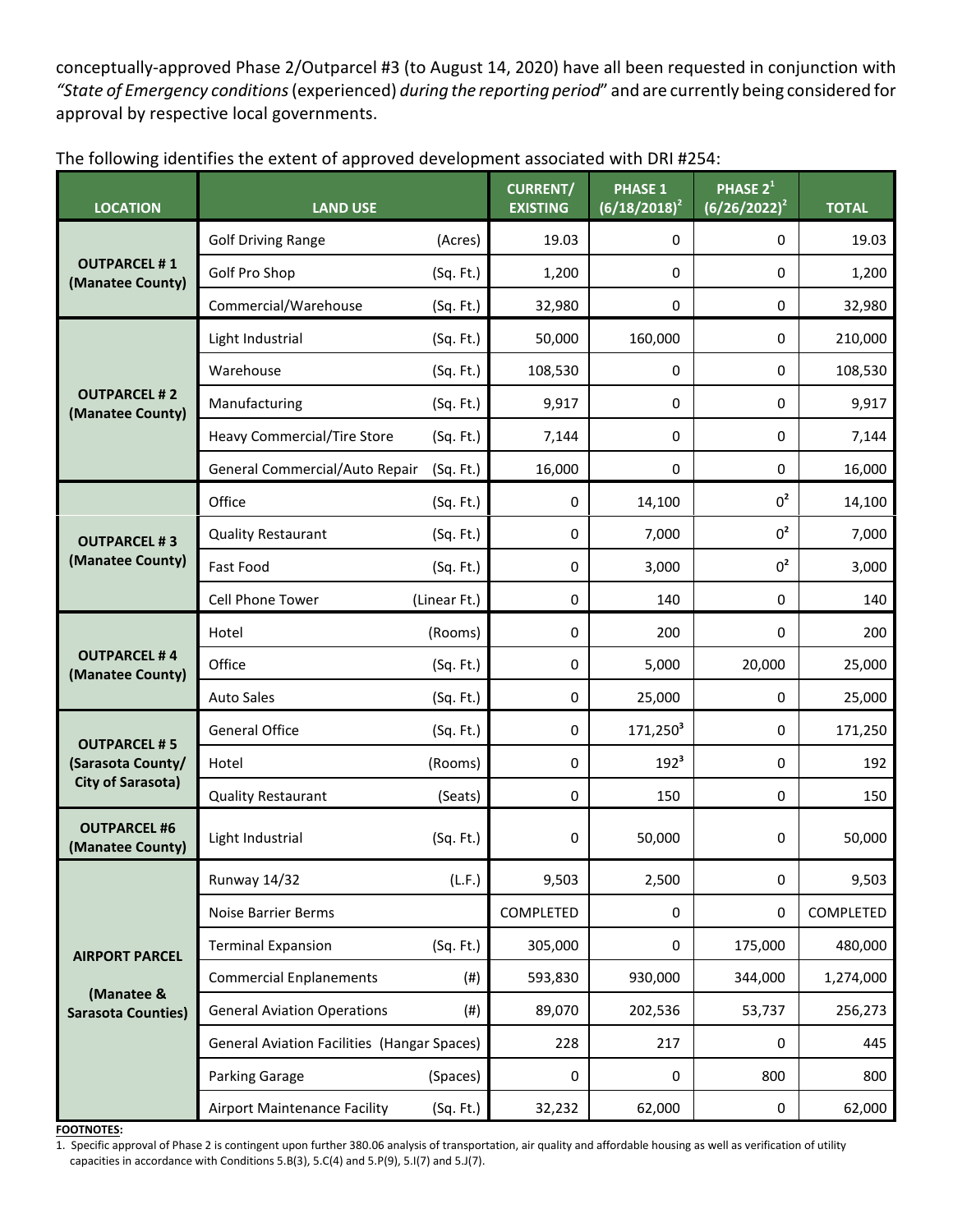2. Extensions of the Phase 1, the Phase 2/Outparcels #2, #4, #5, #6 & Airport Aviation-Related Development AND the Phase 2/Outparcel #3 buildout dates (to 11/21/21, 11/29/25 & 11/22/22, respectively) are requested in accordance with "State of Emergency conditions during the reporting period" declared by the Governor through Executive Orders and are subject to concurrence and verification by the corresponding governments of this Development Order.

3. Recognized General Office & Hotel entitlements were revised for Phase 1/Outparcel 5 in accordance with City of Sarasota Ordinance No. 19-5280

#### PROJECT STATUS

#### Development this Reporting Year:

- ! A 74,322 sq. ft. Restaurant Depot (Warehouse) facility was completed within Outparcel #2 during the reporting year. The facility is located at 1361 W. University Parkway.
- ! development of 132 additional Hotel rooms commenced in May 2018 at 965 University Parkway (Outparcel #5) but has not completed. It is anticipated that completion will occur in RY 2019-20.

The following airport-related improvements/initiatives were completed during RY 2018-19:

- $\rightarrow$  "Gateway Enhancement Project/Phase 1";
- $\rightarrow$  "Power Distribution Upgrade & Loading Bridge Replacement";
- $\rightarrow$  "Runway Incursion Mitigation";
- → "T-Hangar Replacement Project J4, J5, J7 & J8";
- $\rightarrow$  "Ticket Wing Office Modifications/Design";
- $\rightarrow$  "ARFF Station Rehabiliation/Design"; and
- → completion status of "*Employee Lot Rehabilitation*" increased by an estimated 20% (to 50%).

The following constitute the status of various other ongoing airport-related improvements/initiatives identified as of RY 2018-19:

- "North Quad Development/Design" was identified to remain about 50% complete;
- $\rightarrow$  "Runway 14 Evaluation & Reconstruction" is an estimated 80% complete;
- $\rightarrow$  "Fuel Farm Expansion/Design" is an estimated 40% complete;
- $\rightarrow$  "Taxiway Bravo North Rehabilitation/Design" is an estimated 15% complete;
- $\rightarrow$  "Parking Lot Expansion Project/Design" is an estimated 15% complete; and
- $\rightarrow$  "Waypoint Sign Project/Design" is an estimated 0% complete.

**Cumulative Development:** among other accomplishments: constructed Taxiways Alpha, Delta, Hotel, India (now called "Echo") and Juliet; overlayed Taxiways Alpha, Bravo and Foxtrot and Runways 4-22 & 14-32 (and exits) as well as the T-Hangar taxilanes, and Air Traffic Control Tower; completed the Master Plan and Airport Layout Plan updates; and completed the relocation of Airfield Perimeter Road, Service Road and installation of Airfield Lighting and Airfield Signs.

The following representations constitute additional development activity associated with the Airport:

| <b>APPROVED</b><br><b>LOCATION</b> | <b>COMPLETED/EXISTING ENTITLEMENT(S)</b>                                       |
|------------------------------------|--------------------------------------------------------------------------------|
| <b>PDA</b><br>(MANATEE CO.)        | 80 of the additional 144 General Aviation hangars, picnic shelter and signage. |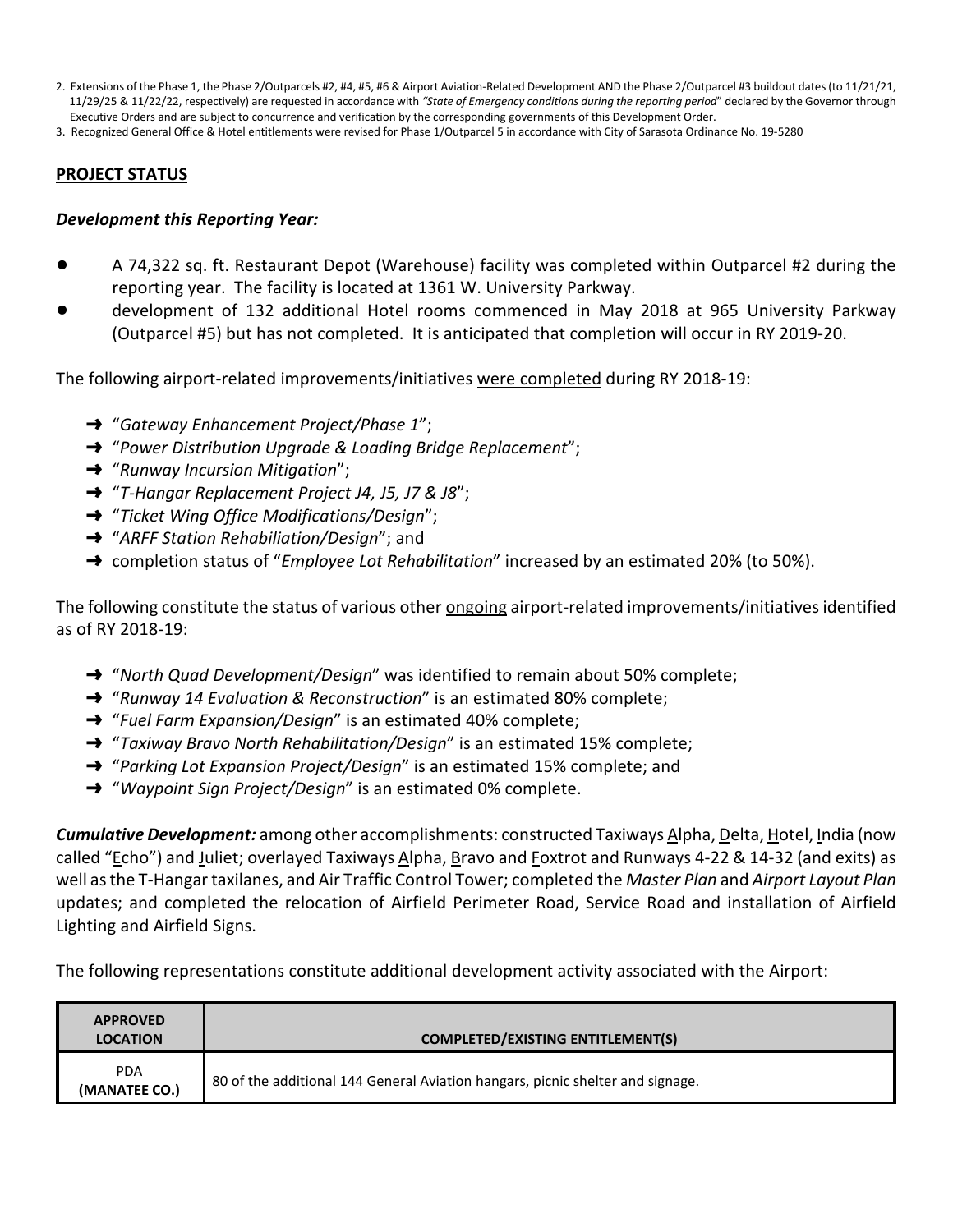| <b>APPROVED</b><br><b>LOCATION</b>                         | <b>COMPLETED/EXISTING ENTITLEMENT(S)</b>                                                                                                                                                                                         |  |
|------------------------------------------------------------|----------------------------------------------------------------------------------------------------------------------------------------------------------------------------------------------------------------------------------|--|
| Within Airport<br>(MANATEE &<br><b>SARASOTA COs.)</b>      | A 2,500 linear foot Runway Expansion (#14/32).<br>Commercial Enplanements - 688,090 (in CY 2018)<br>General Aviation Operations - 94,496 (in CY 2018)                                                                            |  |
| Outparcel #1<br>(MANATEE CO.)                              | 1,200 sq. ft. Golf Pro Shop, 19.03-acre golf driving range & 32,980 sq. ft. Specialty Retail site (Silk Warehouse).                                                                                                              |  |
| Outparcel #2<br>(MANATEE CO.)                              | A 50,000 sq. ft. Honeywell/Baker Electronics facility, four warehouse facilities totaling 100, 530 sq. ft., a 16,000<br>sq. ft. Auto Care/Truck Repair Center (Sunstate) & a 74,322 sq. ft. Restaurant Depot warehouse facility. |  |
| Outparcel #3<br>(MANATEE CO.)                              | A 140' Cell Phone Tower                                                                                                                                                                                                          |  |
| Outparcel #4<br>(MANATEE CO.)                              | A 17,600 sq. ft. Air Traffic Control Tower                                                                                                                                                                                       |  |
| Outparcel #5<br>(SARASOTA CO./<br><b>CITY OF SARASOTA)</b> | 108 Hotel Rooms. Development of an additional 132 Hotel Rooms commenced at 965 University Parkway in<br>RY 2018-19 with completion anticipated in RY 2019-20.                                                                    |  |
| Outparcel #6<br>(MANATEE CO.)                              | <b>NONE</b>                                                                                                                                                                                                                      |  |

Projected Development: development anticipated for the next reporting period has not been identified.

## SUMMARY OF DEVELOPMENT ORDER CONDITIONS

- 1. In accordance with Condition 5.b.(2), the Developer is obligated to conduct biennial traffic monitoring. Monitoring was last conducted on May 23 - June 18, 2019 with the results submitted in conjunction with the RY 2018-19 Annual Report. The results revealed that the project was generating 1,100 of the 2,791 p.m. peak hour trips approved for the project (i.e. 39.41%), inclusive of the 1.104 seasonal adjustment factor. The frequency of traffic monitoring shall be increased to annual if and when 930,000 annual Commercial Enplanements are achieved. It was reported that 688,090 Commercial Enplanements occurred in 2018. Traffic monitoring shall next be conducted and submitted in association with the RY 2020-21 Annual Report.
- 2. SMAA previously designated their Engineering Assistant to coordinate with their Consultant (Enviro Audit) to conduct annual audits of all tenants. SMAA utilizes Best Management Practices to promote energy conservation & recycling. In accordance with Conditions 5.L(1) & 5.L(2), it was previously identified that the airport terminal has an energy management system that controls the HVAC system & lighting during nonbusiness hours and that the Hampton Inn, located at the Airport main entrance, is/was the first Commercial establishment in Sarasota and Manatee County to be a Leed Certified Silver building.
- 3. The Federal Aviation Authority approved the 270 $^{\circ}$  radial turn for planes departing on Runway 32 on June 6, 2006 in accordance with Condition 5.N(3).
- 4. Conditions 5.N(4)a.-j., 5.N(5) and 5.N(6) identify the noise abatement measures/requirements which must be implemented. These measures, including flight patterns, flight restrictions and authorized hours of operation for various aspects of the project, were all addressed within the Annual Report.